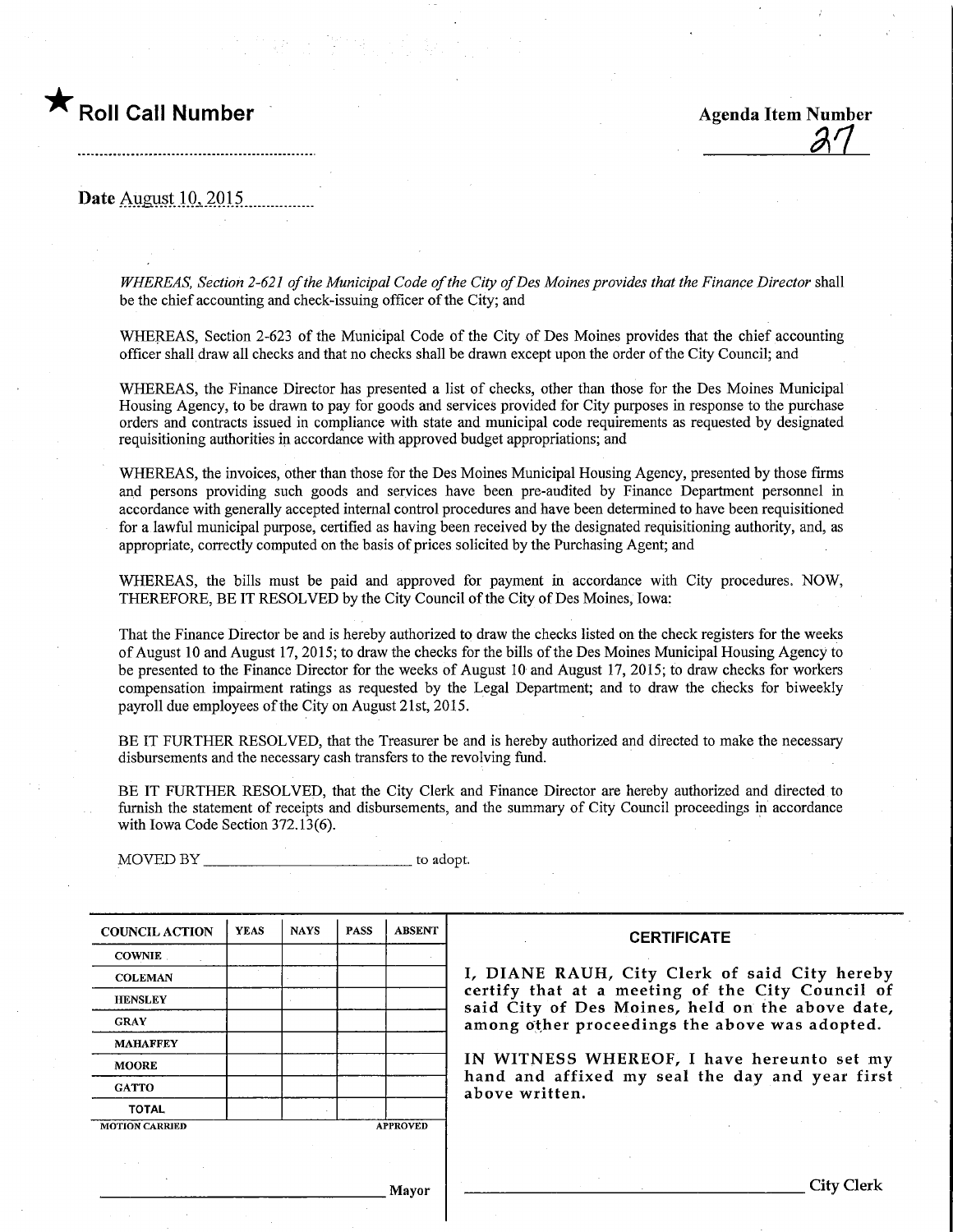#### DES MOmES ENGINEERING DEPARTMENT CONSTRUCTION CONTRACT PARTIAL PAYMENT REQUEST



# For Check Register of July 31,2015 As approved by City Council on July 27, 2015 (Roll Call No. 15-)  $26\frac{1}{2}$

 $\sqrt{m}$ 

 $\tilde{\mathcal{L}}$ 

July 27, 2015 Page No. 1

The work performed associated with the following listed construction contract partial payments has been constructed in substantial compliance with the plans and specifications, and the Engineering Department hereby requests that the Finance Department process payment to the following contractors:

| <b>Activity ID</b> | <b>Project Title</b>                                                                                    | Contractor                                                                                                                                    | Partial<br>Payment<br>No. | Partial<br>Payment<br>Amount |
|--------------------|---------------------------------------------------------------------------------------------------------|-----------------------------------------------------------------------------------------------------------------------------------------------|---------------------------|------------------------------|
| 042014006          | 9th & Locust Parking Garage Repairs                                                                     | Lindner Painting, Inc.<br>John R. Puelz, President<br>701 S. Coddington Ave., Suite<br>100<br>Lincoln, NE 68522                               | 11                        | \$324,489.38                 |
|                    | Munis Contract No. 15013                                                                                |                                                                                                                                               |                           |                              |
| 062010018          | SE Connector Paving - S.E. 9th Street to S.E. 15th<br>Street                                            | <b>Elder Corporation</b><br>Jared R. Elder II, President<br>5088 E. University Avenue<br>Des Moines, IA 50327                                 | 33                        | \$100,644.35                 |
|                    | NHSX-U-1945 (408)--8S-77, NHSX-U-1945(408) --8S-77, NHSX-U-1945(408)--8S-77<br>Munis Contract No. 13007 |                                                                                                                                               |                           |                              |
| 062014003          | Hull Avenue Roadway Improvements at UPRR                                                                | Absolute Concrete<br>Construction, Inc.<br>Sonny E. Hall, President<br>PO Box 148<br>505 1st Avenue<br>Slater, IA 50244                       | 04                        | \$116,101.58                 |
|                    | Munis Contract No. 15082                                                                                |                                                                                                                                               |                           |                              |
| 062014008          | 2014-2015 HMA Pavement Scarification and<br>Resurfacing                                                 | Grimes Asphalt & Paving<br>Corp.<br>Kurt Rasmussen, President<br>2118 NE 51st Place (Plant<br>Address)<br>PO Box 3374<br>Des Moines, IA 50316 | 07                        | \$11,818.69                  |
|                    | Munis Contract No. 15028                                                                                |                                                                                                                                               |                           |                              |
| 062014011          | SE 22nd Street from Hartford Ave to Park Ave Partial<br>Depth Repair                                    | Absolute Concrete<br>Construction, Inc.<br>Sonny E. Hall, President<br>PO Box 148<br>505 1st Avenue<br>Slater, IA 50244                       | 01                        | \$3,104.00                   |
|                    | Munis Contract No. 16016                                                                                |                                                                                                                                               |                           |                              |
| 062015003          | 2015 Median Island Replacement                                                                          | Absolute Concrete<br>Construction, Inc.<br>Sonny E. Hall, President<br>PO Box 148<br>505 1st Avenue<br>Slater, IA 50244                       | 01                        | \$9,636.95                   |
|                    | Munis Contract No. 16006                                                                                |                                                                                                                                               |                           |                              |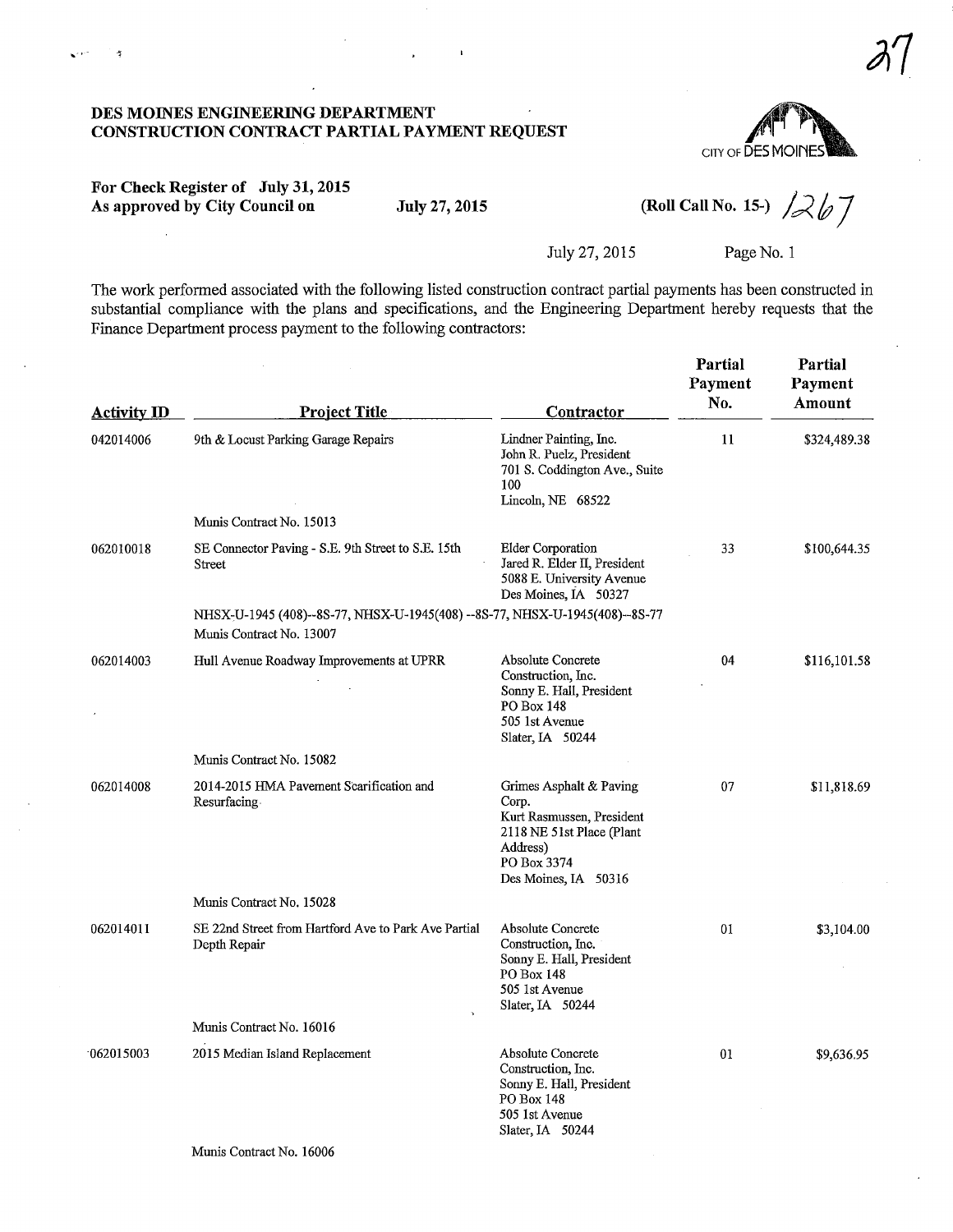#### DES MOINES ENGINEERING DEPARTMENT CONSTRUCTION CONTRACT PARTIAL PAYMENT REQUEST



# For Check Register of July 31,2015 As approved by City Council on July 27, 2015

 $\mathbf{w}_i$  and

÷.

 $\overline{\mathbf{1}}$ 

(Roll Call No. 15-)  $\sqrt{26}$ 

July 27, 2015 Page No. 2

|                                 |                                                        |                                                                                                                           | Partial<br>Payment<br>No. | Partial<br>Payment<br>Amount |
|---------------------------------|--------------------------------------------------------|---------------------------------------------------------------------------------------------------------------------------|---------------------------|------------------------------|
| <b>Activity ID</b><br>082014004 | <b>Project Title</b><br>2014 Sewer Repair - Contract 1 | Contractor<br>The Underground Company,<br>Ltd.<br>Duane Burkhardt, President<br>12245 Dakota Street<br>Carlisle, IA 50047 | 02                        | \$28,646.52                  |
|                                 | Munis Contract No. 15038                               |                                                                                                                           |                           |                              |
| 092014003                       | 2014 ADA Sidewalk Ramp Program - Contract 1            | T K Concrete Inc.<br>Tony J. Ver Meer, President<br>1608 Fifield Road<br>Pella, IA 50219                                  | 04                        | \$106,002.50                 |
|                                 | Munis Contract No. 14184                               |                                                                                                                           |                           |                              |
| 102014004                       | Pioneer-Columbus Community Center Reroofing            | Northern Winds Insulation,<br>$_{\rm LLC}$<br>Greg Hughes, President<br>595 Huff Street, Suite D<br>Dubuque, IA 52003     | 0 <sub>3</sub>            | \$23,900.80                  |
|                                 | Munis Contract No. 15118                               |                                                                                                                           |                           |                              |

 $\lambda$ 

Requested by:

Umela SCooksey  $R_{\odot}$ 

Pamela S. Cooksey, P.E. Des Moines City Engineer

ec: City Clerk

Funds available: ).<br>tti

Daniel E. Ritter Des Moines Finance Director